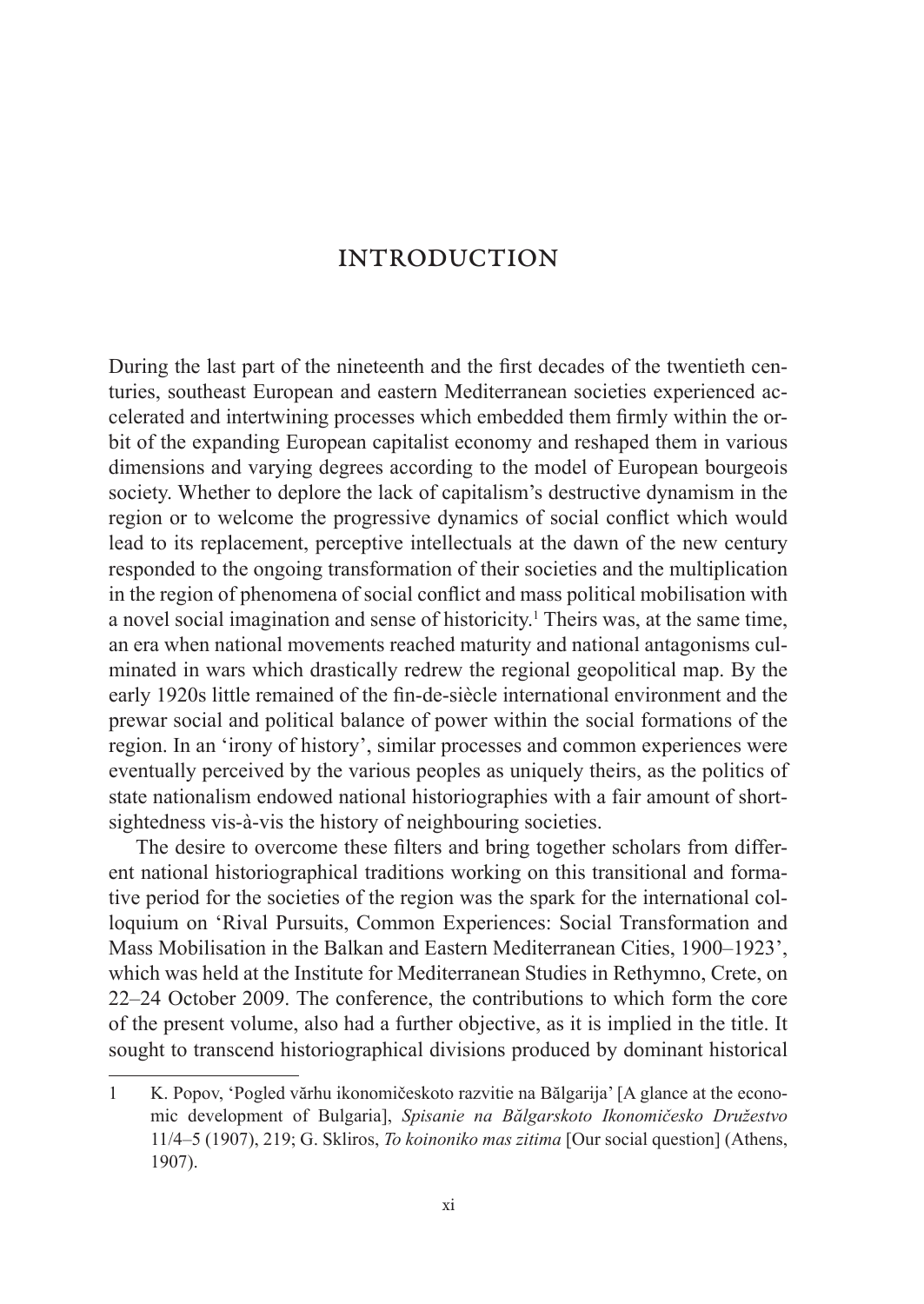constructions of space, inherited from the area studies tradition and reflecting the First World's geopolitical ordering of the globe. The discourse which constructs the Balkans and the Middle East as separate 'mesoregions' for the purposes of historical analysis not only tends to underplay the existence of significant premodern political, economic and cultural ties and shared legacies<sup>2</sup> but also precludes the comparative investigation of the transition of these neighbouring and interconnected societies to modernity. This broadening the scale of observation in the Balkan and Eastern Mediterranean 'region' does not seek to impose a new norm but rather to open, in a heuristic manner, the possibility of alternative comparisons and more nuanced and informed approaches to individual cases.

# **The early twentieth-century city as a project, mirror and stage**

The focus of observation of this volume is the Balkan and Eastern Mediterranean city; the city as a project and mirror of the evolving social transformation and as an object of and stage for the mass mobilisations associated with it. To begin with, the processes of urbanisation which doubled and tripled the population of many important urban centres in the region within a few decades around the turn of the century, the growth of the capital cities of the region's young nation-states and also of the major port-cities of the Levant highlighted the urgent problem of urban planning and infrastructure with increasing severity. Nevertheless, as **Alexandra Yerolympos** shows in her comparative approach to Balkan cities, late nineteenth- and early twentieth-century urban planning in the region was equally, if not predominantly, informed by the need for symbolic legitimation and preoccupied with the transformation of the region's urban landscapes so as to conform to the standards of 'European civilisation' and prove the national dynamism towards progress. Sweeping interventions by the state authorities and Europeaneducated professionals, usually following political ruptures or physical catastrophes, erased on the one hand the 'oriental' Ottoman architectural heritage, and, on the other, transgressed the premodern, ethnoreligious divisions and reshaped the urban fabric so as to reflect (or predict) a modern social and economic structure. Thessaloniki's redesign after the Great Fire of 1917, as analysed by Yerolympos, provides an exemplary case of this process.

The case of the Campagnes district in the same city, discussed by **Vassilis Colonas**, illustrates, however, that spontaneous processes of 'modern zoning' along occupational and social criteria predated the authoritative intervention of

<sup>2</sup> M. Todorova, *Historische Vermächtnisse zwischen Europa und dem Nahen Osten*, Carl Heinrich Becher Lecture der Froitz Thyssen Stiftung 2007 (Berlin, 2007); Cf. Eadem "Spacing Europe: What is a historical region?", *East Central Europe* 32/ 1–2 (2006),  $7 - 55$ .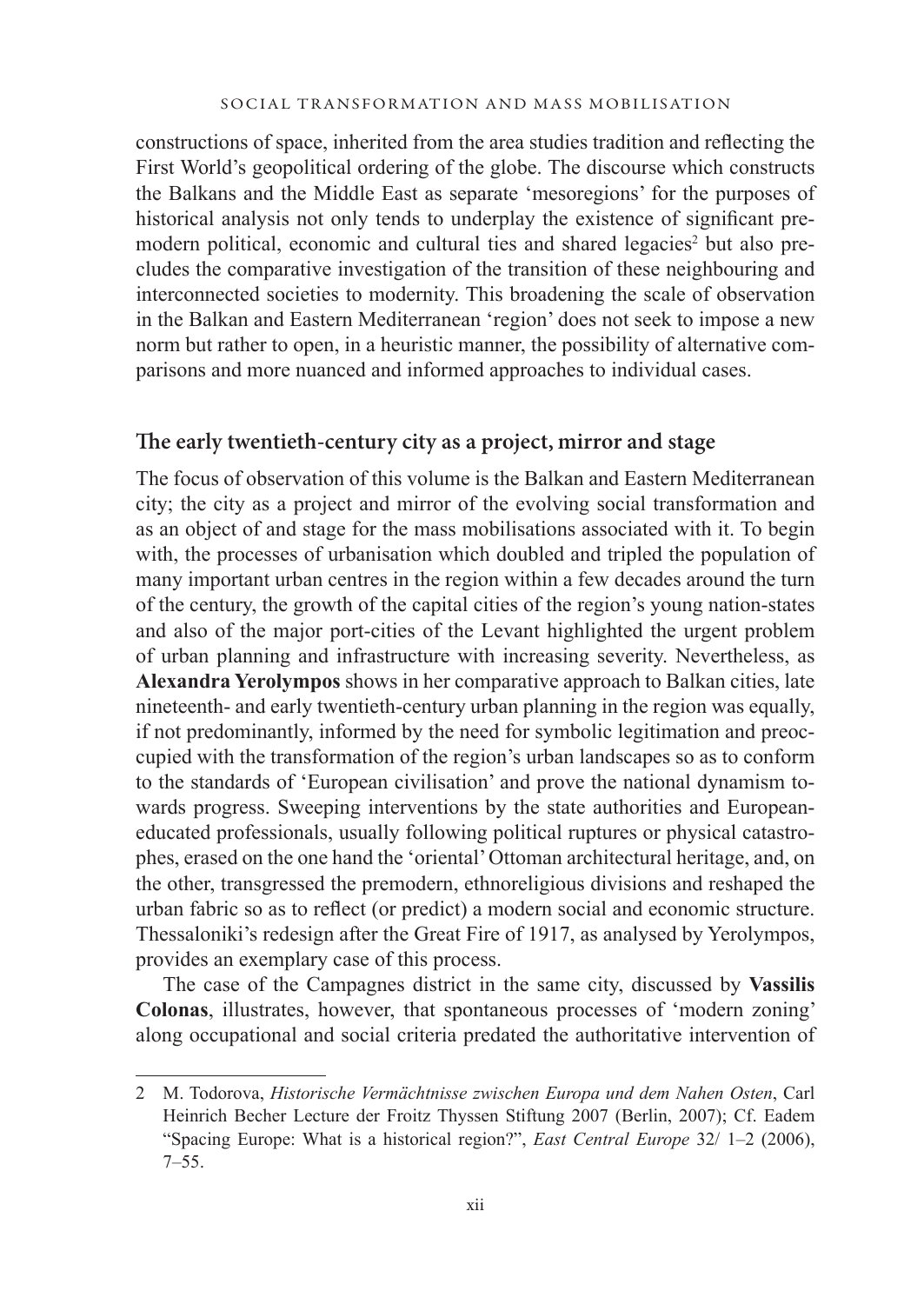the nation-states and were well under way in the second half of the nineteenth century in the major Ottoman port-cities of the Eastern Mediterranean – in Thessaloniki, just as in İzmir or in Beirut. Upper-class Jewish, Muslim and Greek Orthodox people lived together in the new privileged quarter, located outside the old city walls. Just as their houses followed the same basic type, adjusted to the norms of modern European-style housing, variations of architectural eclecticism and the use of different symbolic systems produced – contrapuntally – different morphologies, suitable to the identification needs and aesthetic preferences of a building's owner. While imported forms (from Europe, Istanbul or Athens) dominated in the more expensive and luxurious constructions, middle and lowermiddle class residences were hybrids of traditional local features of residential architecture and elements of European eclecticism.

Similar mechanisms and trends can be observed in the field of minor, everyday materiality, examined by **Dimitrios Charitatos** on the basis of comparative research in Istanbul, Thessaloniki, Plovdiv and Bitola. The dialectics of western-style homogenisation and ethnic/national distinction, whereby the traditional found its particular usage as an identity marker, were pronounced in the case of clothing habits, for example. Moreover, the hybridisation encountered in residential architecture was also present – and perhaps more pronounced – in the field of minor materiality, especially in the use of iron architectural elements. As Charitatos shows, the use of different variations of balusters and other iron elements tended to crystallise in various 'local styles'. Again, since the use of these architectural elements in high- or low-strata residences appears to have been extremely scarce, the 'negotiation' of imported forms successfully took place – and left discernible results – in the houses of the ascending middle- and lower-middle class.

The limits of similar 'negotiations', and of urban-planning projects in general, are evident in the examination of the emergence of the social-housing question in the cities of the region. A problem already present at the beginning of the twentieth century as a result of the acceleration of industrialisation and the rural exodus, the scarcity of working-class housing assumed critical proportions in many cities with the arrival of refugees from the Balkan and First World wars. **Dobrinka Parusheva's** case study of Sofia reveals the impotence of the state, municipal and professional authorities in coping with the housing crisis and the relative weakness of the socialist and working-class movement to press effectively for institutional solutions. Away from the city centre, where architectural planning was constructing the European image of the nation, the periphery of the city was filled with shacks built overnight, probably more deplorable than those which the western travellers of the sixteenth and seventeenth centuries encountered with such contempt in the cities of the Ottoman Balkans. The spontaneous practices and struggles of the newcomers for housing defied planning projects; alongside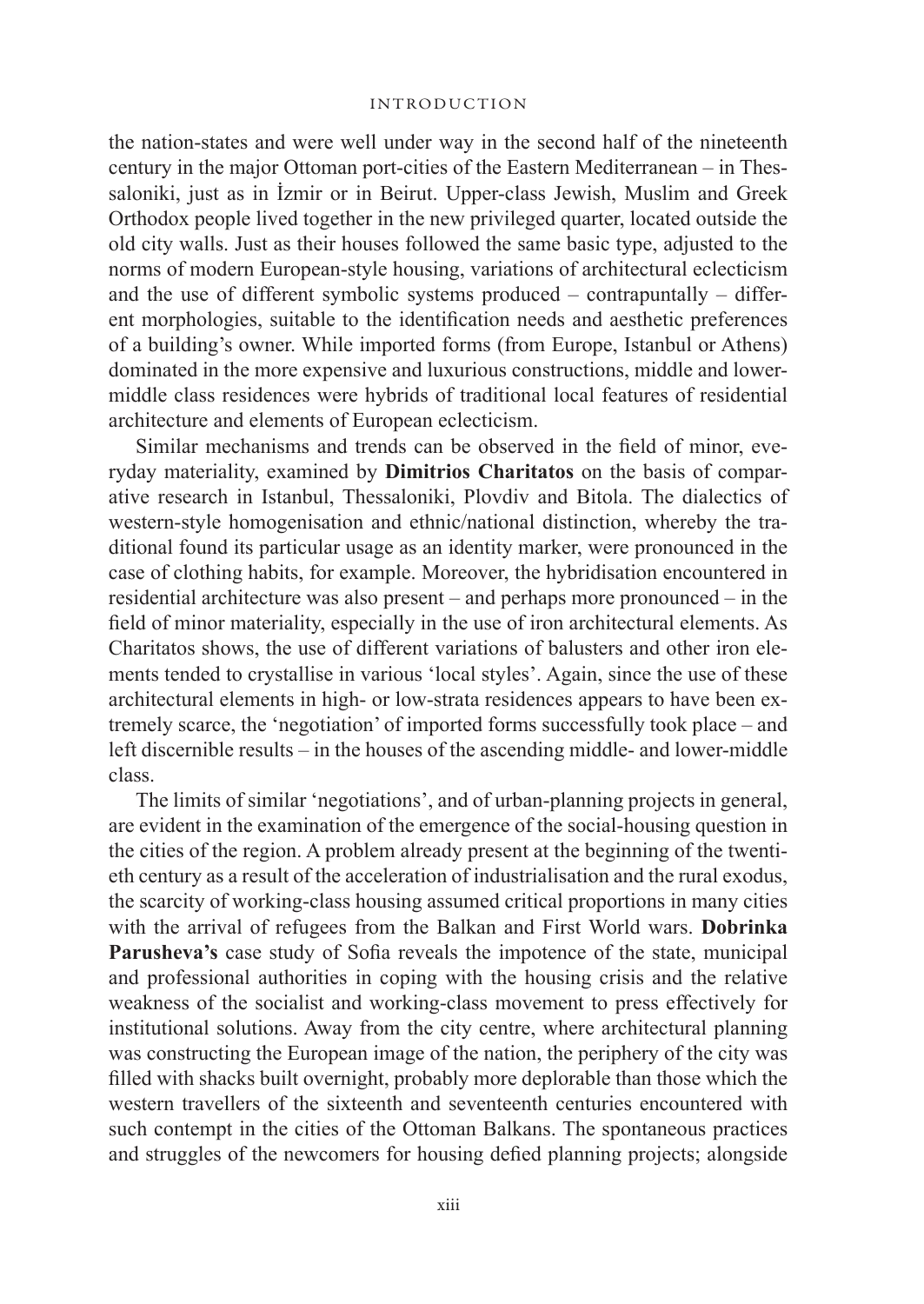the planned programmes, they 'produced' the urban space model, making it a mirror of the accelerating social transformation.<sup>3</sup>

Post-First World War Bulgaria appears simultaneously more 'liberal' (or less effectively 'statist') than other Balkan and Central European countries in what concerns the state intervention in the housing market and the application of a rent-control system. **Aleksandar Miletić** offers a comparative examination of the manifestations of this pan-European phenomenon in Serbia, Bulgaria, Czechoslovakia and Poland and proves that the cases under examination show a rather strong tendency towards state intervention (in between the extreme cases of Austria and Germany and the moderate ones of France and Norway). Again, the discrepancy between official policies and legislation, on the one hand, and real outcomes, on the other, is revealed through close analysis: with the exception of Czechoslovakia and its relatively strong labour movement, landlords in the other countries took advantage of established socioeconomic and political networks and, more often than not, managed to manipulate the state to the detriment of their 'protected' tenants.

# **The quest for security: the 'little people' and the state**

Whether it successfully assumed the role ascribed to it or not, the state became increasingly the addressee of multiple requests to harness economic and social dynamics for desirable uses and act as a buffer against the turbulences caused by the capitalist transformation of society. Again, this was a Europe-wide process, associated with the politics of mass democracy and constitutionalism that empowered previously excluded social actors, who would often – ironically – turn against this empowering mechanism and enhance the challenges to the fragile liberalism of the imperialist age. The waves and variations of this process in the Balkan and the eastern Mediterranean region – which have not been adequately researched on a comparative basis – follow different rhythms and display significant lags and overlaps stemming from the region's peripheral position. Most notably, the radical challenges to European bourgeois civilisation more or less coincided in the region with its triumph over traditional value systems and forms of social organisation.

As **Christos Hadziiossif** shows in his article on the spread of life insurance, it was the ascending lower middle classes, and especially the new petty bourgeoisie, which during the period was a resilient or even burgeoning social category, that experienced par excellence this modern 'vertigo'. Various 'little people' of the region managed to ascend socially by taking advantage of the favourable economic conjuncture at the end of the nineteenth century and the parallel tech-

<sup>3</sup> H. Lefebvre, *The Production of Space*, trans. Donald Nicholson-Smith (Oxford, 1991).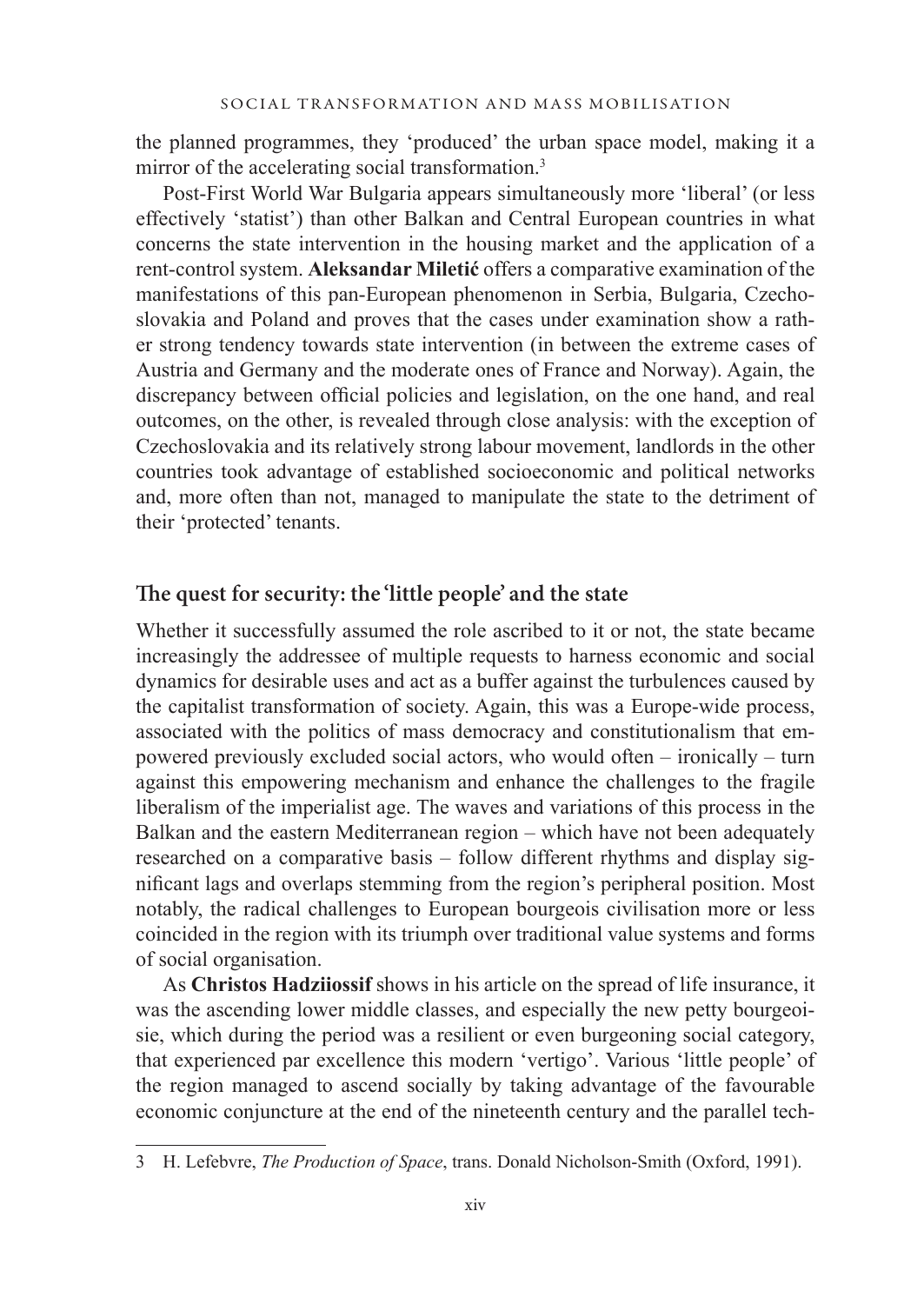nical, infrastructural and educational advances. At the same time, they appeared to be politically empowered at a collective level, but economically fragile at an individual level. These people broadened the clienteles of the life insurance business then spreading in the region. Moreover, their support for the view that the state should be an 'insurer of last resort' against the vicissitudes of the global economy acquired critical weight as did their propensity to participate in nationalist mobilisations.

**Vangelis Kechriotis'** analysis of the *Amaltheia* newspaper provides a glance into an interesting Ottoman variation: the case of the Smyrniote Orthodox 'middle class', a term which he uses to designate the new petty bourgeoisie, placing the emphasis on the process of the spread of European bourgeois culture into the lower – and ascending – social strata. Their largely non-Greek-speaking origins were related to their preoccupation with 'order and civilisation', an ideological idiom which enhanced their claims to participation in a European and, in this way, 'pure', non-Oriental Greek identity. Moreover, Kechriotis' analysis reveals the relational character of the social fears which provoked the evocation of state protection. Threatened by the 'explosion of otherness',<sup>4</sup> expressed in the claims of the working-class masses in the city's space through their noisy 'uncivilised' habits (carnival, gun firing, etc.), *Amaltheia*'s indigenous Greek-Orthodox pettybourgeoisie turned predominantly to the Ottoman state (and army) as a defender of public order (and their own position), especially as they could not count on the mobility and the ties to the Greek kingdom that the higher Greek commercial bourgeoisie of the city enjoyed.

Demarcation from the lower popular strata seems to have been less a cause of anxiety for Athens' traditional petty bourgeoisie, which is the object of **Nikos Potamianos'** article. Even if there existed, at the cultural level, a petty-bourgeois trend to share bourgeois aversion towards popular forms of public entertainment, followed by certain advances towards the formation of a distinct petty-bourgeois culture, one encounters, at the political level, a remarkable petty-bourgeois hegemony over the popular masses, highlighted by the leading role of the professional 'corporations' in the mass protests of the first decade of the twentieth century which culminated in the demonstrations in support of the 1909 *pronunciamento*. Potamianos explores the transition from this initial 'popular unity' to the formation of a distinct petty-bourgeois class pole with the foundation of the Confederation of Professionals, Craftsmen and Merchants in 1919. He argues that this transition was not as much the result of intentional petty-bourgeois action as the outcome of many factors, not least the deterioration in living standards, social polarisation during the decade of war after 1912 and the gradual enhancement of the workers' movement. Remarkably, the labour legislation and the institutional

<sup>4</sup> F. Jameson, 'The End of Temporality', *Critical Inquiry* 29/4 (2003), 695–718.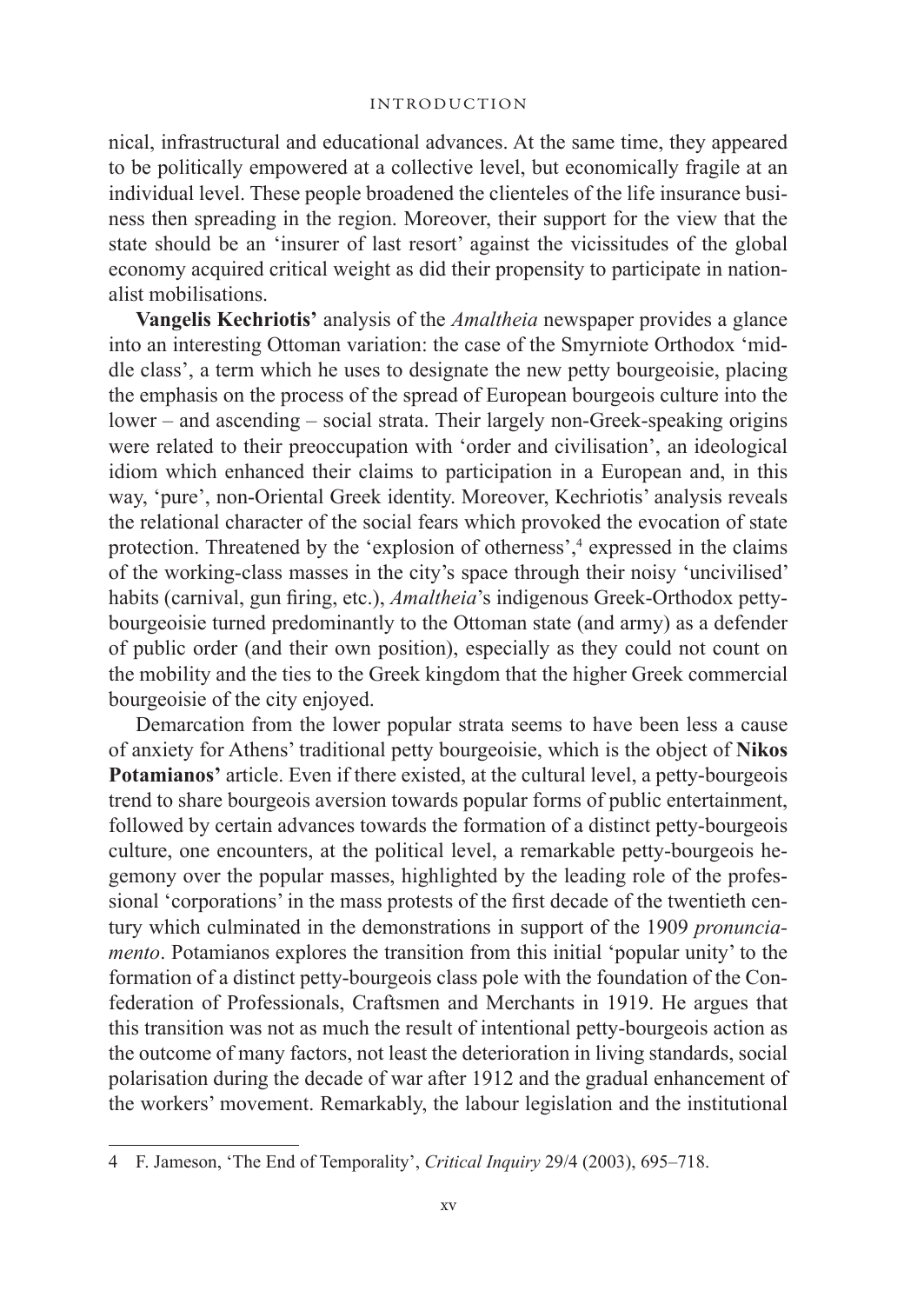interventions of the bourgeois state, which imposed a new framework of classbased representation of social interests, played a decisive role in this process.

If revolutionary circumstances such as the 1909 upheaval in Greece favoured the production and confirmation of 'popular unity', the Young Turk Revolution furnishes another outstanding example. **Bilge Seçkin's** article focuses on the 'theatre epidemic' which followed the revolution and which – because of its low cultural quality – has been neglected by Turkish national theatre historiography. She shows how the mass mobilisation and the participation of the people in politics were enacted through the theatrical stage. She also shows that as the patriotic plays brought thousands of people into public squares, the new ruling Committee of Union and Progress increasingly saw in the popular theatrical practices not just an unreliable ally but also a powerful means of legitimisation and forging a relationship between the state and the people.

### **Preludes to war and ethnic cleansing**

The anxieties and challenges associated with the unequal incorporation of the region into the world capitalist economy and the parallel processes of socioeconomic transformation at the local and regional level were increasingly expressed in the language of nationalism and discharged in xenophobic aggression against religious or ethnic minorities. Behind *ala franga* 'order and civilisation', ethnic nationalism emerged and imposed itself as a hegemonic ideology and legitimating framework for the exercise of power in the weak successor states to the Ottoman Empire and, increasingly, in the empire itself. Several papers in this volume inquire into the final phases of this process by tackling a couple of significant episodes – preludes to the wars and ethnic cleansing which reshaped the political and ethnological map of the region in the 1910s and 1920s. A unifying trait of these studies is the effort to transcend the conventional approaches of political–diplomatic history, which personify the rival states by ascribing to them an immanent national will and an in-built, almost 'natural' tendency to exclude the ethnically 'alien'. On the contrary, they seek to examine the internal social, economic and political dynamics, constellations and agents which brought about and imposed this trend.

The cities of the region, especially the capitals and port-cities – recipients of migratory waves of local and interregional origin and nodes of articulation of the local with the global economy – provided fertile ground for the materialisation of this xenophobic, exclusivist logic. The exclusivist movements took, however, full advantage of the new infrastructural potential (newspapers, telegraph) for the coordination and quick dissemination of their action at the national level.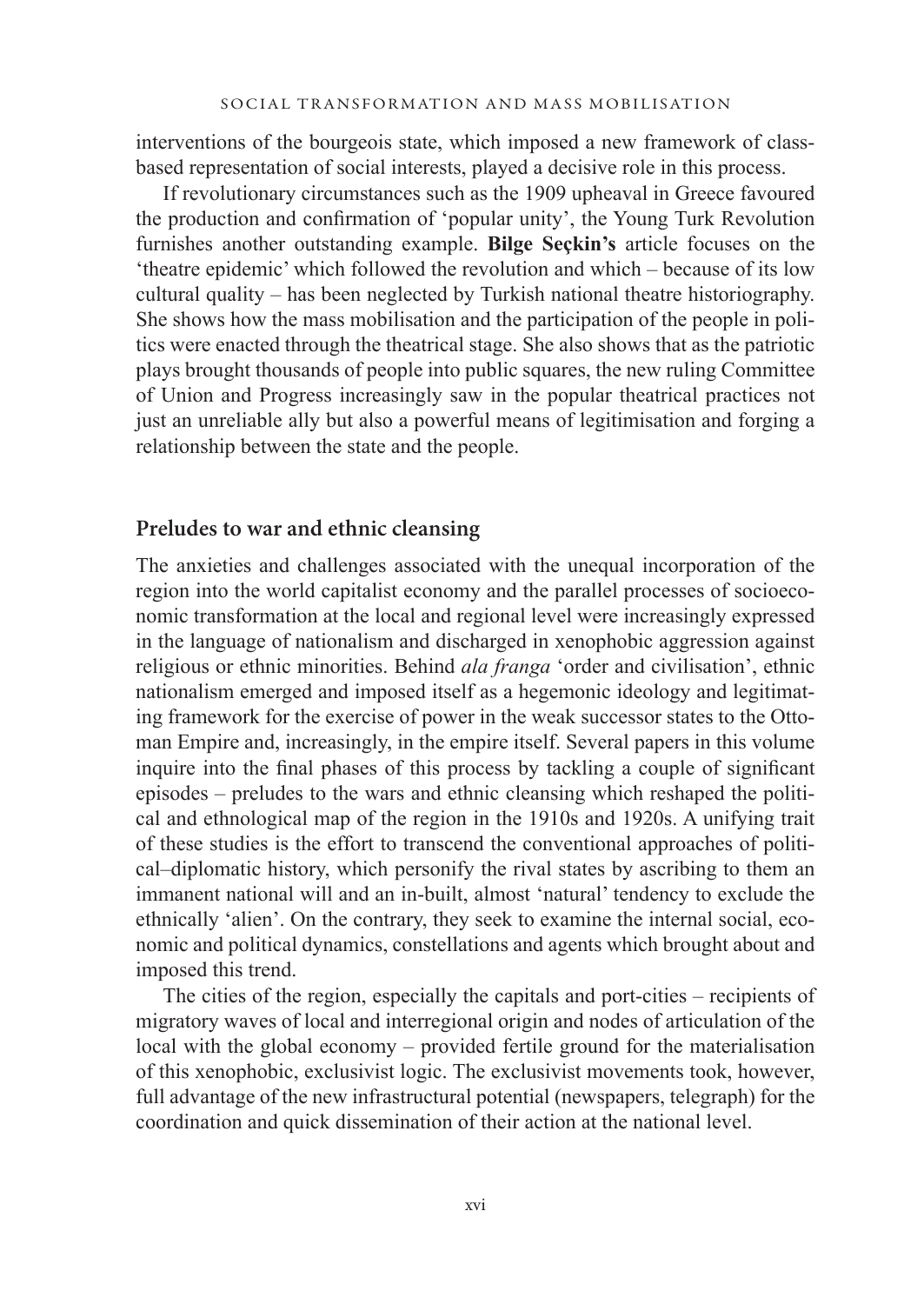The commercial diasporas in the port cities, which were predominantly made up of Jews and Greeks, the agents and primary beneficiaries of the globalisation process, were also the primary targets and victims of the exclusivist movements. Rising indigenous bourgeoisies, seeking to gain positions vis-à-vis these diasporas, were to a greater or lesser extent involved in the relevant movements, depending on the local economic structure and political circumstances. This seems to have been less the case in Brăila during the Romanian anti-Greek movement of 1905–1906, which is analysed by **Dimitris Kontogeorgis**, than in Varna and the Bulgarian cities in 1906 or the ports of the Ottoman Empire during the anti-Greek boycott movement of 1910–14. The weight of the unresolved Agrarian Question in Romania, which provoked the 1907 peasant revolt, directed popular animosity mainly towards the leaseholders of land (*arendaşi*), predominantly Jews and to a lesser extent Greeks. Not acquiring the strength of Romanian antisemitism, the anti-Greek agitation in 1906 in Romania was additionally restricted thanks to the relative weakness in Romania (as compared, for example, with Bulgaria) of the repercussions of the struggles over Macedonia, especially in the port-cities, where the strong economic position of the Greeks also earned them respect and support. The Romanian authorities did not encounter much difficulty in pacifying the movement, after they had made use of it both in the domestic and the diplomatic fields.

On the contrary, the Bulgarian state authorities seem to have had more difficulty in pacifying the analogous anti-Greek movement, which broke out in the summer of 1906 and was unambiguously influenced by the Romanian precedent. At least the 'uncontrollable crowd' was the official excuse of the Bulgarian government, part of which seems to have been informed about, if not involved in, the outbreak of the movement. Bulgaria's political forces, with the exception of the socialist parties, on account of their stable internationalist stance, more or less shared (and used) the generalised animosity against the Greeks, which was cultivated by nationalist activists calling for revenge for the acts of terror carried out by Greek bands in Macedonia. **Andreas Lyberatos** analyses the dynamics of the movement in its successive phases and suggests that a crucial role in the mobilisations was also played by serving or dismissed civil servants, a social category both dependent on party 'protection' and facing a significant deterioration in living standards at the turn of the century. In a comparable fashion to Romania and the Ottoman Empire, state bureaucrats and professionals from the dominant ethnicity related to (or placing their hopes in) the state also played a role in xenophobic radicalisation, in a manner probably more decisive than that of the indigenous commercial bourgeoisie. As for the dominant political class, in the cases discussed above it seems that the more or less controlled and patronised outbursts of nationalist sentiment were a distraction to the limitations both in internal and foreign policy and, as such, were legitimising devices.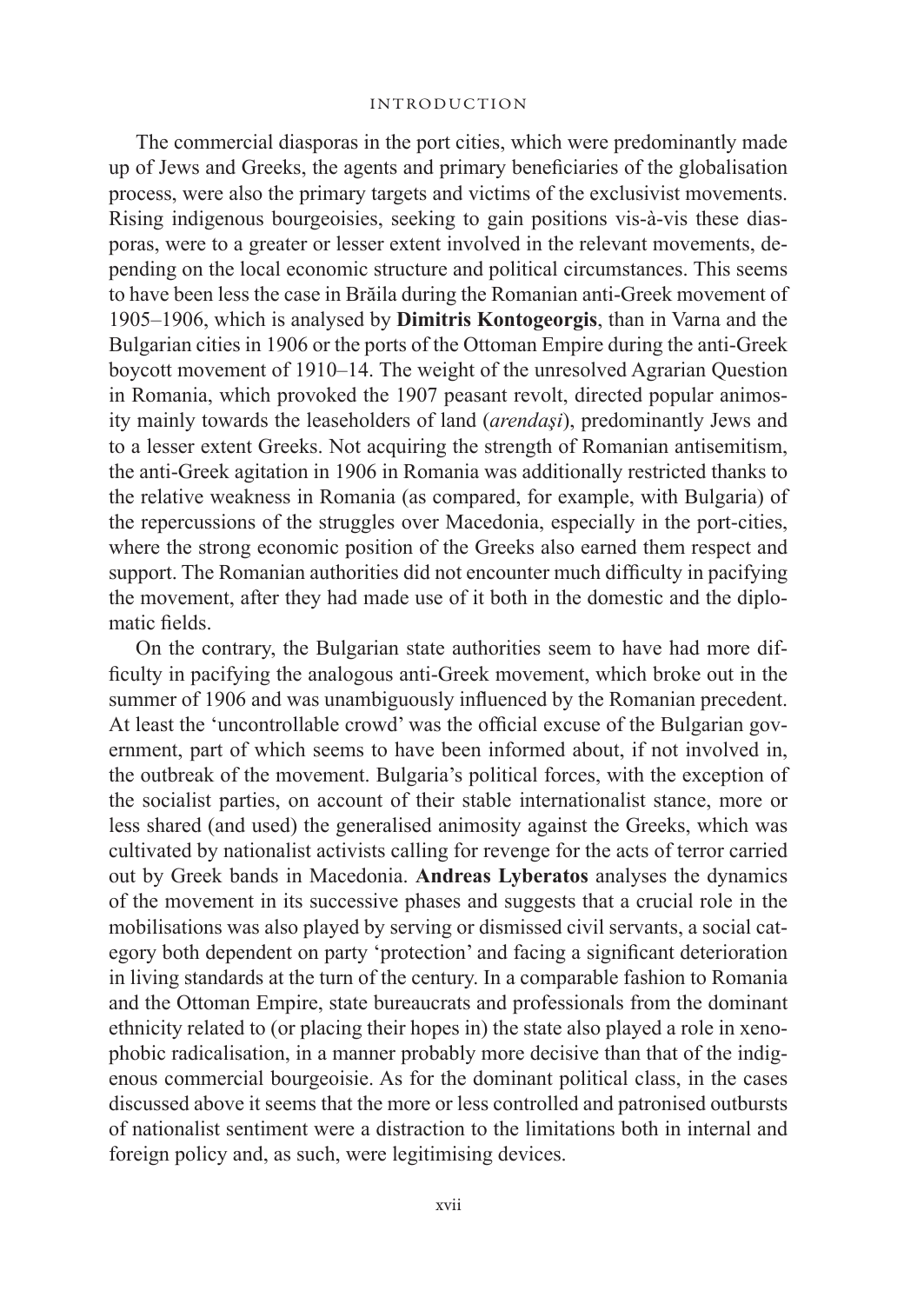**Roumen Avramov** focuses on the most renowned and dramatic episode of the anti-Greek movement of 1906 in Bulgaria – the burning down of the town of Anchialo – and argues that economic antagonism over the main assets of the region, the salterns and the local monastery, lay behind the deplorable events, which had also a regional (rural vs. urban) dimension. The pursuit of economic interest on a 'communalist' basis is highlighted as the force which produced not only this but also other similar episodes of ethnic violence in the region. The urbicide of this small Black Sea town, which before the events had a predominantly Greek population and a small Bulgarian minority, as well as the situation which followed the pogrom and the gradual emigration of its Greek inhabitants, are analysed in detail in their various economic, political and legal dimensions on the basis of local and national Bulgarian sources. As Avramov argues, the purely economic impact of the pogrom was of a moderate scale, as the disruptions and the voids left by the emigrating Greeks in the local economy were soon filled by the activities of the dominant nationality.

**Yusuf Doğan Çetinkaya's** paper inscribes the anti-Greek movement of 1910–1914 in the Ottoman Empire into the general upsurge of mass politics after the Young Turk Revolution of 1908, which brought to the foreground of the political arena hitherto disempowered social groups and inaugurated a new phase of mobilisations of a 'bilateral' character (top–bottom and vice versa), in sharp contrast to the celebratory, state-led mobilisations of Abdülhamid II's absolutist rule. Challenging the dominant narrative in Turkish historiography that depicts the formation of the modern Turkish nation as an elite-led process, Çetinkaya stresses the pivotal role that popular mobilisation and the anti-Greek movement of 1910–1914 played in the emergence of Muslim/Turkish nationalism. Alongside Committee of Union and Progress activists, state bureaucrats and parts of the Muslim bourgeoisie involved in it, the anti-Greek boycott movement gave the opportunity to sections of the working class, such as port-workers, to promote their class interests via nationalist agitation. This constellation of social forces expressed in the boycott movement lay behind the National Economy (*Milli İktisat*) programme which prevailed during the Second Constitutional Period.

In all the cases discussed so far, the uprooted victims of ethnic strife in one corner of the broader region were involved (and instrumentalised) in 'compensatory' action in another. It is as if this avalanche of refugee movements and revenge violence was preparing the societies of the region for the approaching general – armed – confrontation. This mechanism is revealed with the utmost clarity in the case of the Muslims of the Cretan countryside, discussed in **Stefanos Poulios's**  article. Contrary to mainstream Greek historiography that speaks of Muslim emigration as a result of the 'peaceful redistribution of wealth', Poulios documents the systematic destruction of the rural property and crops of lowland Muslim proprietors from 1889 to 1897, perpetrated by Christian highland bands with the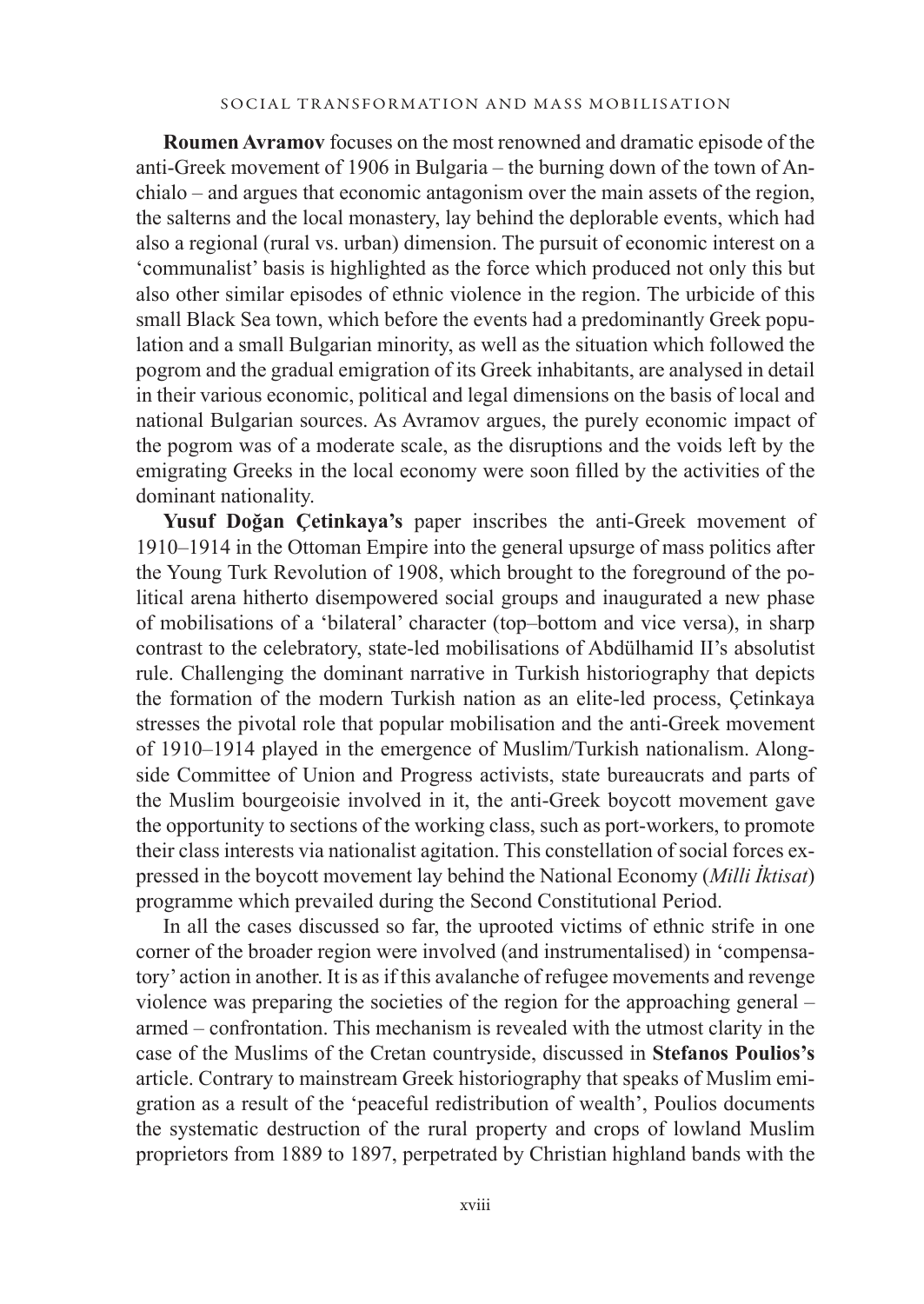aim of usurping or acquiring, under favourable terms, the land of the former. The result of this economic and physical pressure was the influx of uprooted Muslims to the island's cities, where they felt protected by the Ottoman army. This violent urbanisation – a prelude to their definitive expulsion – contributed to the conflagration of the anti-Christian riots in the cities of the island and, at a later stage, to the transfer of animosity towards the Greeks of Asia Minor, where a significant part of the Muslim Cretan refugees ended up.

**Evrydiki Sifneos'** paper brings us, finally, to Odessa, a city with a long tradition of anti-Jewish pogroms, in which the Greeks had played a role (in 1821, 1859 and 1871). Comparing the cases of the Greek and the Jewish colonies of the city, Sifneos stresses the different and relatively positive and tolerant attitude of the Russian state and society towards the Greeks. This attitude was predicated on the common religion, yet the issue of the size of the two colonies and the different class composition and participation of their members in the economic process also appear as important differentiating factors. Responding to the attitudes of the host society, the Greek community of Odessa, at least as far as its position is revealed in the city's Greek press (from 1906 onwards), displayed a consistent political 'egocentrism'. Preoccupied with its internal affairs, the community increasingly referred to the realities and political conflicts of the Greek state (the Venizelist–royalist struggle) and the outcome of the Greek national question. It was only during the Crimean Expedition (1919) that the Greeks of Odessa broke their public 'indifference' and adopted an antirevolutionary stance, a position that led to their eventual exodus.

### **The colonial perspective: nationalism, class and religion in the Levant**

The dramatic interplay between ethnic/national affiliation and social class expressed in most of the mass mobilisations discussed above acquired different characteristics and followed varying paths in the parts of the Eastern Mediterranean which experienced direct imperialist intervention and colonial rule. The combined and comparative study of the Balkan and Eastern Mediterranean societies, which characterises the volume's approach, can therefore offer useful insights for the exploration of this interplay. Some of the cases explored below show how the geopolitical arrangements and the political and institutional frameworks imposed by the colonialists remoulded in a modern disguise, reinforced and eventually radicalised preexisting ethnic divisions, while others show that the experience – and the failure – of colonial rule favoured the development of crossnational rapprochements and class-based solidarity.

British Egypt furnishes an outstanding example of this failure, expressed resoundingly in the 1919 Egyptian Revolution. The extent of the delegitimisation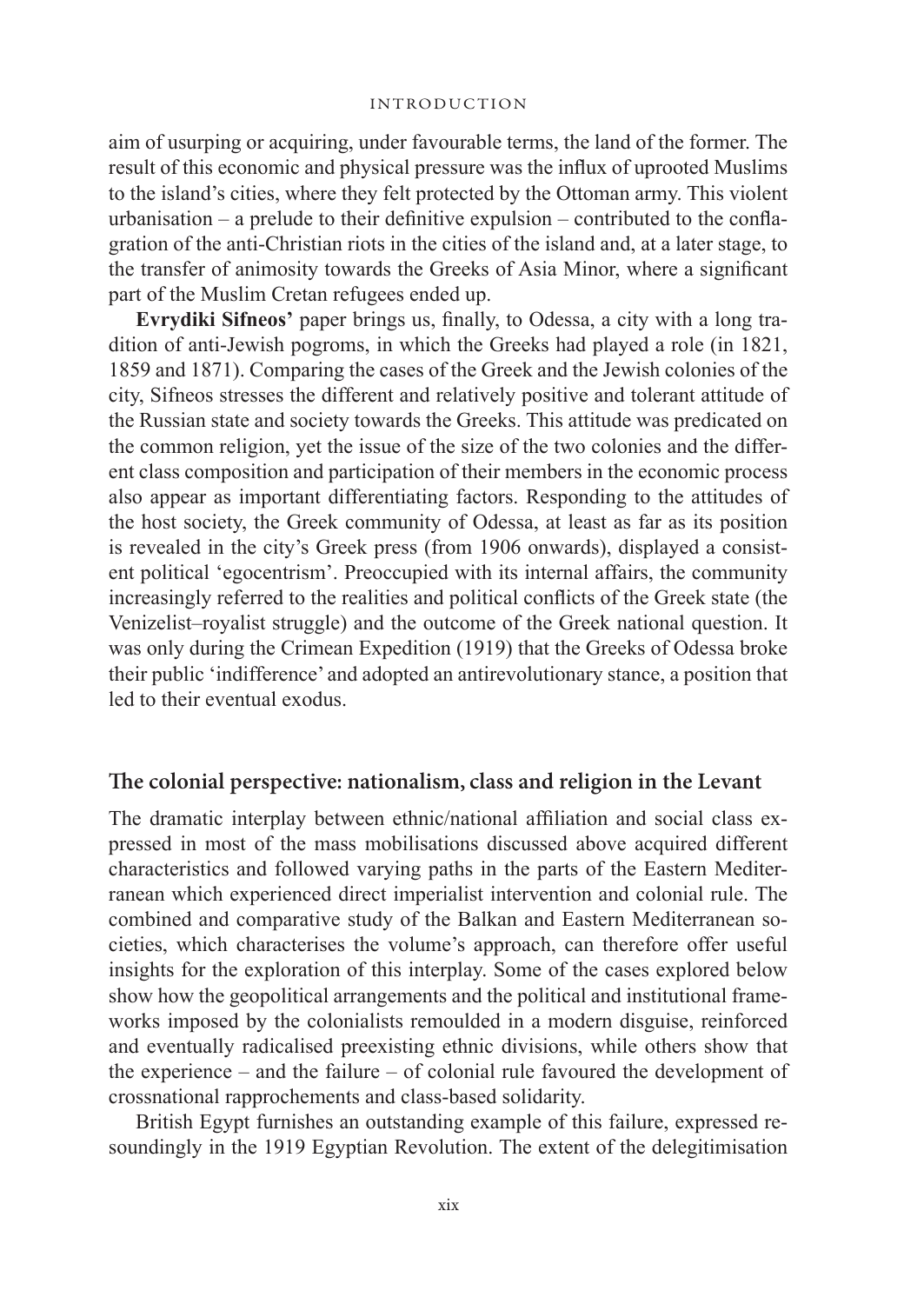of colonial rule is revealed in **Alexander Kitroeff's** analysis of the attitudes of Egypt's foreign communities' vis-à-vis the revolution. The Greeks, the largest diaspora community of Egypt, opted for coming to terms with the advancing Egyptian nationalist movement, which, contrary to the other cases discussed above (Romania, Bulgaria and the Ottoman Empire), directed its attacks not against the diaspora communities but against the British colonial administration. Instead of relying on British protection, the Greeks gradually proceeded in redefining their own identity, stressing their 'locality' and their role for the well being of Egypt, a process epitomised by the coinage of the new term Egyptiot Greeks (*Αιγυπτιώτες*). Less decided, but also less expected and more revealing, was the attitude of the British business community in Egypt, which kept its distance from the official British administration and addressed a sweeping criticism for the practices of British colonial rule. **Mario Ruiz's** article focuses on these colonial practices during the First World War and the mutation of the colonial regime, expressed in the imposition of martial law and the subordination of the country's economy and society to the war effort. The forced mass recruitments for the Egyptian Labour Corps, in which thousands of Egyptians perished under harsh conditions, were the culmination of a series of other wartime measures which affected the livelihood of Egyptians, both in the cities and the countryside. Ruiz shows how the disruptions and dislocations of the war economy, exacerbated by the incompetence of newly arrived British military officials and their disrespect towards the colonised society, utterly delegitimised British rule, brought together broad sections of Egyptian society (the working class, peasantry and native bureaucracy) under nationalist hegemony and contributed crucially to the outbreak of the 1919 revolution.

Nationalist hegemony over Egypt's working class was, however, only a late development, preceded by a long period of strong anarchist and socialist mobilisation along internationalist principles. **Anthony Gorman** explores the emergence of Egypt as an important node in a radical network that had a pronounced regional character and which included, in the second half of the nineteenth century, activists from Italy, Greece and the Ottoman Empire, political exiles and militant skilled workers and professionals working on large public construction projects. The internationalisation of the labour market during the imperialist expansion of European capitalism in the Levant, as well as the experience of direct colonial rule and exploitation, formed the conditions for the initial dominant influence of internationalist ideas, a trend aided also by the colonial state's crushing of the Egyptian nationalist movement in 1882 and the latter's subsequent retarded development. The gradual emergence of an industrial proletariat and the enhancement of the indigenous nationalist movement exacerbated, after the turn of the century, the struggle between the internationalist and nationalist/communalist consciousness and allegiance of the country's multiethnic working class. These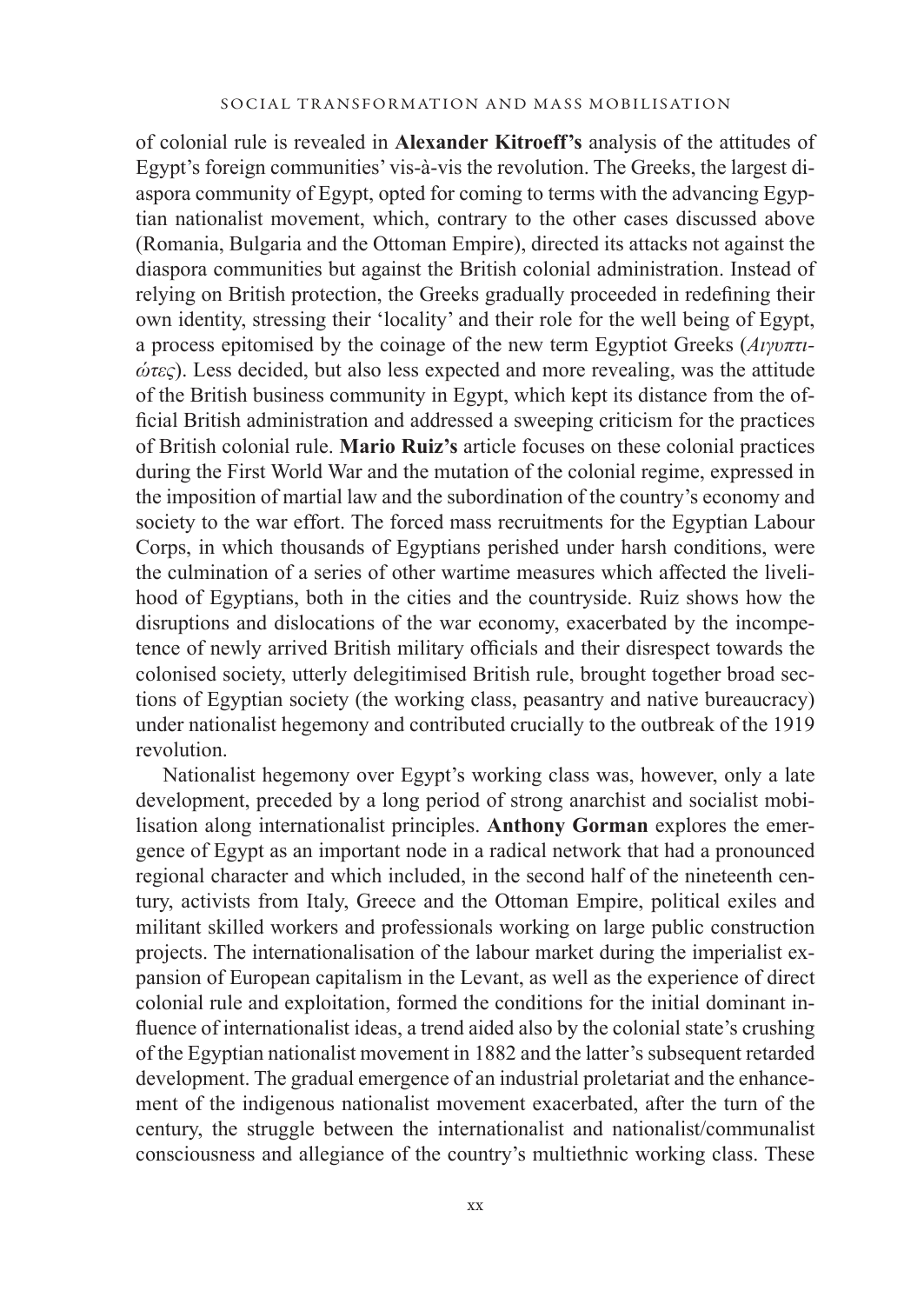competing influences and frameworks of identification of the working class are the object of **Angelos Dalachanis'** analysis of the 1919 Suez Canal Company strike and the overall mobilisation of the workers in this peculiar zone, which was a creation of the expansion of world capitalism and presented in miniature – and in a clear way – the structural characteristics of the colonial social formation in Egypt. Dalachanis argues that monolithic answers and categories conceal a reality in flux, characterised by the interplay and oscillation between class/internationalist and national or local identifications. On the one hand, social conditions and the peculiarities of class opposition in the three multiethnic urban centres of the canal zone favoured the development of a successful, crossnational worker mobilisation, which eventually found its institutional crystallisation in the International Worker's Union of the Isthmus of Suez, founded in 1919. On the other hand, ethnic or localist particularism never subsided to an extent that would allow the emergence of a long-lasting and unambiguous internationalist consciousness.

Cyprus offers a contrapuntal example to that of Egypt, in that colonial rule in the island resulted in reinforcing the dividing ethnic/religious lines inherited from Ottoman times. **Sia Anagnostopoulou** offers an overview of the passage of Cyprus from Ottoman to British rule, starting with the 'previously unknown' mass mobilisations from 1887 to 1889, which involved both major communities of the island (Greek and Turkish), as well as the peasantry and urban dwellers, which initially gave the impression that this wave of political radicalisation could evolve into a successful pan-Cypriot modernisation project which would restructure Cypriot society. Anagnostopoulou analyses the various factors which impeded this development, stressing the contradictory impact of British colonial rule, which was, on the one hand, based on the principles of secular and representative government and the rights of the majority while, on the other, retaining and instituting communalist divisions inherited from the Ottoman millet system. This differentiated colonial modernity undermined the traditional cross-millet forms of solidarity and conditioned the terms of the struggle between the progressive 'probourgeois' and conservative political factions within both major communities of the island. Thus, as far as the Greek Cypriot community is concerned, the mass mobilisations of the 1887–1889 period constituted a stillborn attempt in forging a bourgeois hegemony over the peasantry; increasingly, the latter soon returned to the influence of the conservative group and the archbishop, whose authority was eventually reinforced in the new system.

The adaptability of the Cypriot Church hierarchy to the new rules of the power game set by the British is one of the most remarkable features of the modern political history of Cyprus. **Michalis Michael** analyses the Archiepiscopal Question, a conflict which divided and mobilised Greek Cypriots on a massive scale throughout the first decade of the twentieth century and was of pivotal significance for the formation of the religious makeup of Greek Cypriot politics.